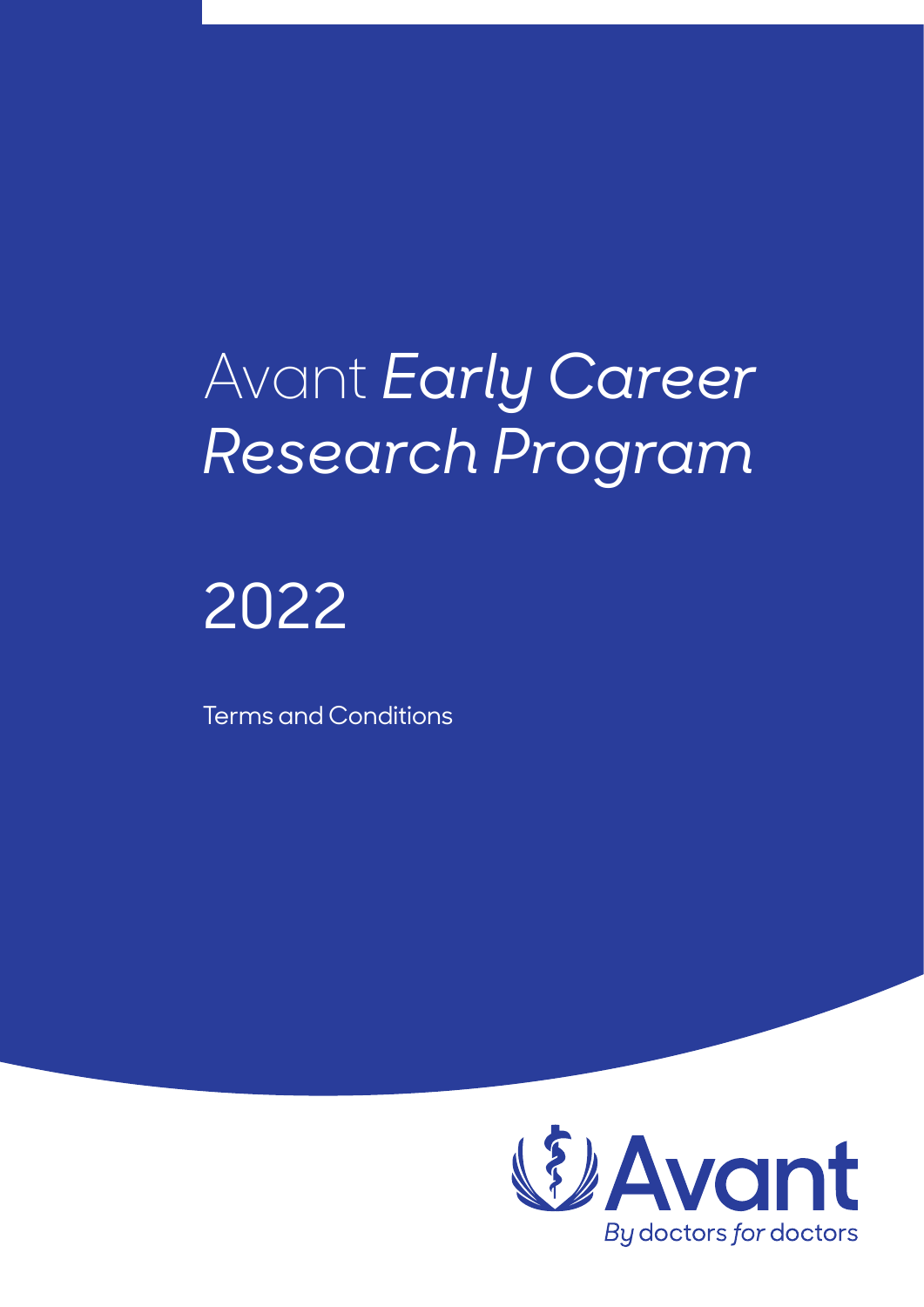### Terms and Conditions

The Avant Early Career Research Program 2022, is a program run by Avant offering 29 research based awards, including research grants ("grants"), research coaching (as part of the microgrant) and access to skills development courses ("skills development program") (together, the "awards").

If there are insufficient numbers or quality of applications for a particular award, grant category, grant type or research area, Avant reserves the right to vary the number, grant type and research area of grant recipients, and/or the number of grants awarded in each category.

In 2022, the structure for grants is based on career stage and includes two categories:

#### **1. Accredited trainee category**

To be eligible you must hold an accredited training position with one of the Australian specialty colleges.

There will be:

- **•** 2 x full time grants \$50,000 each;
- **•** 4 x part time grants \$25,000 each;
- **•** 2 x short term grants \$12,500 each; and
- **•** 5 x microgrants \$5,000 each.

#### **2. Pre-vocational category**

To be eligible you must be an intern, resident medical officer or early career researcher who does not hold an accredited training position with one of the specialty colleges.

There will be:

- **•** 1 x full time grants– \$50,000 each;
- **•** 3 x part time grants– \$25,000 each;
- **•** 2 x short term grants \$12,500 each; and
- **•** 10 x microgrants \$5,000 each.

#### **Eligibility**

The Avant Early Career Research Program is available to interns, resident medical officers and doctors in training, to assist in meeting the costs of approved research training programs.

To apply for and be awarded a grant you must:

- **•** hold (at the time of application and throughout the period of the award) a professional indemnity insurance policy with Avant Insurance Limited under the Intern, Resident Medical Officer or Doctor in Training category of practice;
- **•** be an Australian citizen, New Zealand citizen or permanent resident of Australia (applicants do not have to be based in Australia to apply, however, if successful, it is expected that applicants will be based in Australia for the majority of the award period and that the majority of the research will be conducted in Australia);
- **•** be a medical practitioner registered with the Medical Board of Australia;
- **•** be enrolled in a:
	- **ˈ** specialist research training program recognised and approved by a relevant Australian/Australasian college and accredited by the Australian Medical Council (specialist in training); or
	- **ˈ** research program with a recognised academic institution working towards a post-graduate degree such as a masters or PhD; or
	- **ˈ** formal research program with at least one appropriately qualified research supervisor, with the research project commencing on or before Friday 31 March 2023;
- **•** be either:
	- **ˈ** pre-fellowship, that is, have not yet received a college fellowship and remain in a general category according to AHPRA; or
	- **ˈ** a fellow of an overseas medical college and on an Australian fellowship pathway, with the period remaining in your fellowship pathway greater than the length of the scholarship or grant period (i.e. 12 months); and
- **•** be the primary researcher, meaning the project leader with responsibility for the design, execution and management of the research project. If the research project involves co-authors you must confirm with your co-authors that they have consented to you being the primary researcher. Grants are awarded on an individual basis and co-authors are not eligible to receive any part of the grant.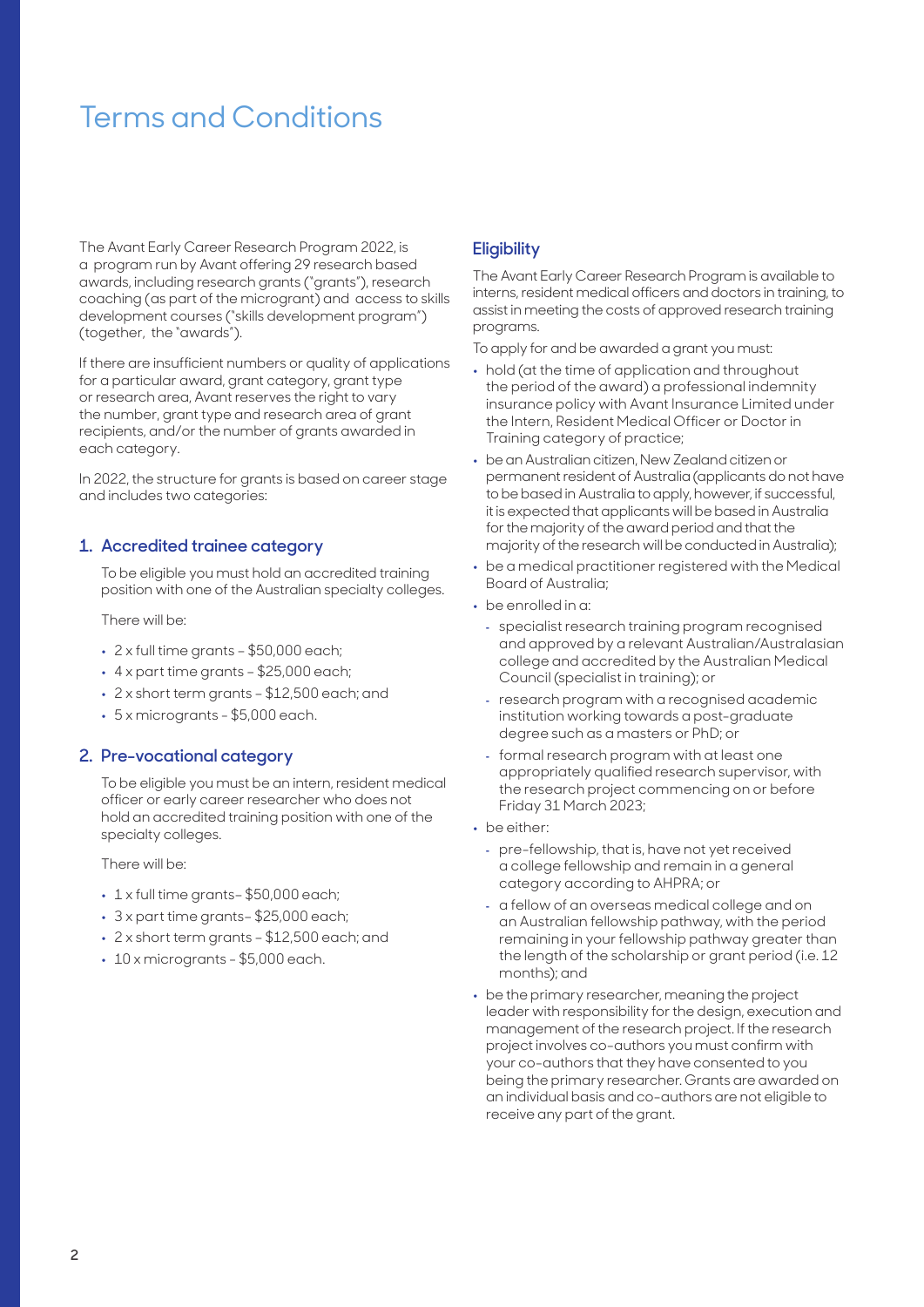Previous Avant scholarship or grant recipients are only eligible to apply if their previous scholarship or grant has been completed and they are:

- **•** applying for a grant in a different research area; or
- **•** applying for a grant for the same research area if it is of higher value than the previous one awarded.

Where applicable, research must have ethics committee approval (see 'Evidence of approvals' on the next page).

Directors, management and employees of Avant and its associated entities and committees, and their immediate families are ineligible to apply.

#### **Application periods**

For full time, part time and short term grants, applications open at 12pm (AEST) on Monday 2 May 2022 and close at midnight (AEST) on Tuesday 2 August 2022 (application period). Applications for these categories received after the close of the application period will not be considered.

For microgrants and skills development courses, applications open at 12pm (AEDT) on Monday 2 May 2022 and close at midnight (AEST) on Monday 4 July 2022 (application period). Applications for these categories received after the close of the application period will not be considered.

#### **How to apply**

To apply for an award you must complete the application form and submit it during the applicable application period, along with any additional information requested, via the online application portal (**[avant.org.](http://avant.org.au/scholarships) [au/scholarships](http://avant.org.au/scholarships)**).

Applicants must specify the category and grant type for which they are applying. Applicants cannot apply for more than one grant type or research area.

Applications will only be accepted when any requested supporting documentation is complete and attached. Avant will not consider incomplete applications in the review process.

#### **Changes in research prior to award of grants**

If, prior to award of grants, there is a substantive change to the research timeline that would require the grant period to be extended, the applicant must immediately notify Avant in writing, explaining the reasons for the additional time needed.

Similarly, if there is a substantive change to the research scope the applicant must immediately notify the proposed change to Avant in writing.

Grant recipients will be chosen based on the information in the application form and, where considered necessary, an interview. Avant reserves the right to request verification of information provided by the applicant.

Evaluation is based on the following information:

- **•** personal details
- **•** education
- **•** previous work experience
- **•** past research
- **•** research project
- **•** research team and supervisor.

Avant reserves the right to:

- **•** award grants at its absolute discretion;
- **•** decrease the number of grants which may be awarded, or determine that no grants will be awarded;
- **•** increase or decrease the funding allocated to a research category; and
- **•** increase or decrease the funding allocated to a grant type (full time, part time, short term grant) under a research category.

If an application is not selected for award under the grant type and, where applicable, research area selected by the applicant, Avant may, at its absolute discretion, choose to consider the research project for a different scholarship type or research area under the same category.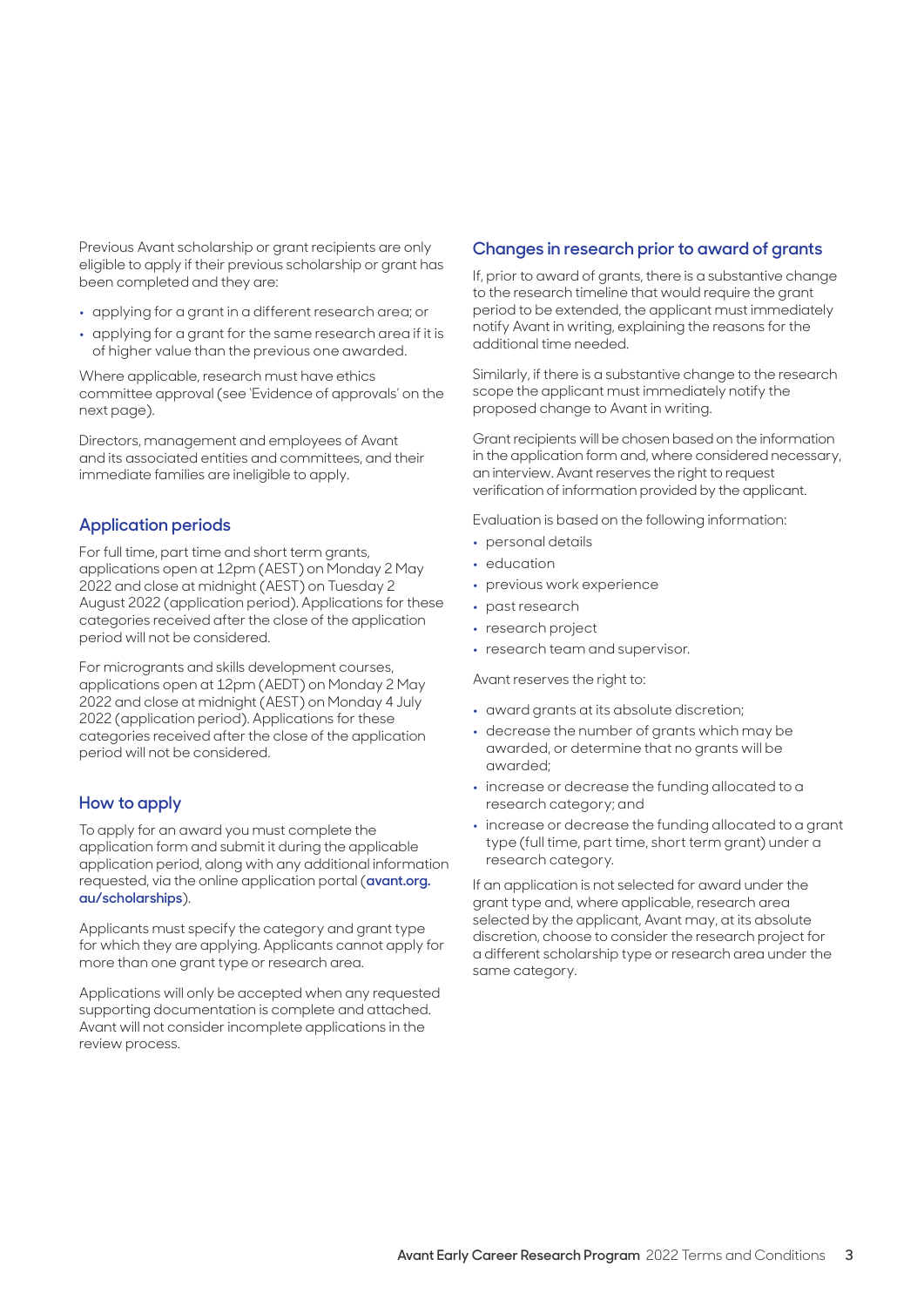#### **Notification of awards**

The evaluation process for full time, part time and short term grants consists of two stages. Applicants in these categories whose submission does not proceed to the second stage will be notified in September 2022. Applicants whose submission does proceed to the second stage will be asked to submit a short video recording to support their application.

Successful applicants in these categories will be notified by telephone by mid November 2022. Successful applicants for microgrants and the skills development courses will be notified in July 2022.

All remaining, unsuccessful applicants will be notified of the outcome of their applications by email by the end of November 2022. Unfortunately, beyond notification of outcome, we cannot provide feedback on individual applications.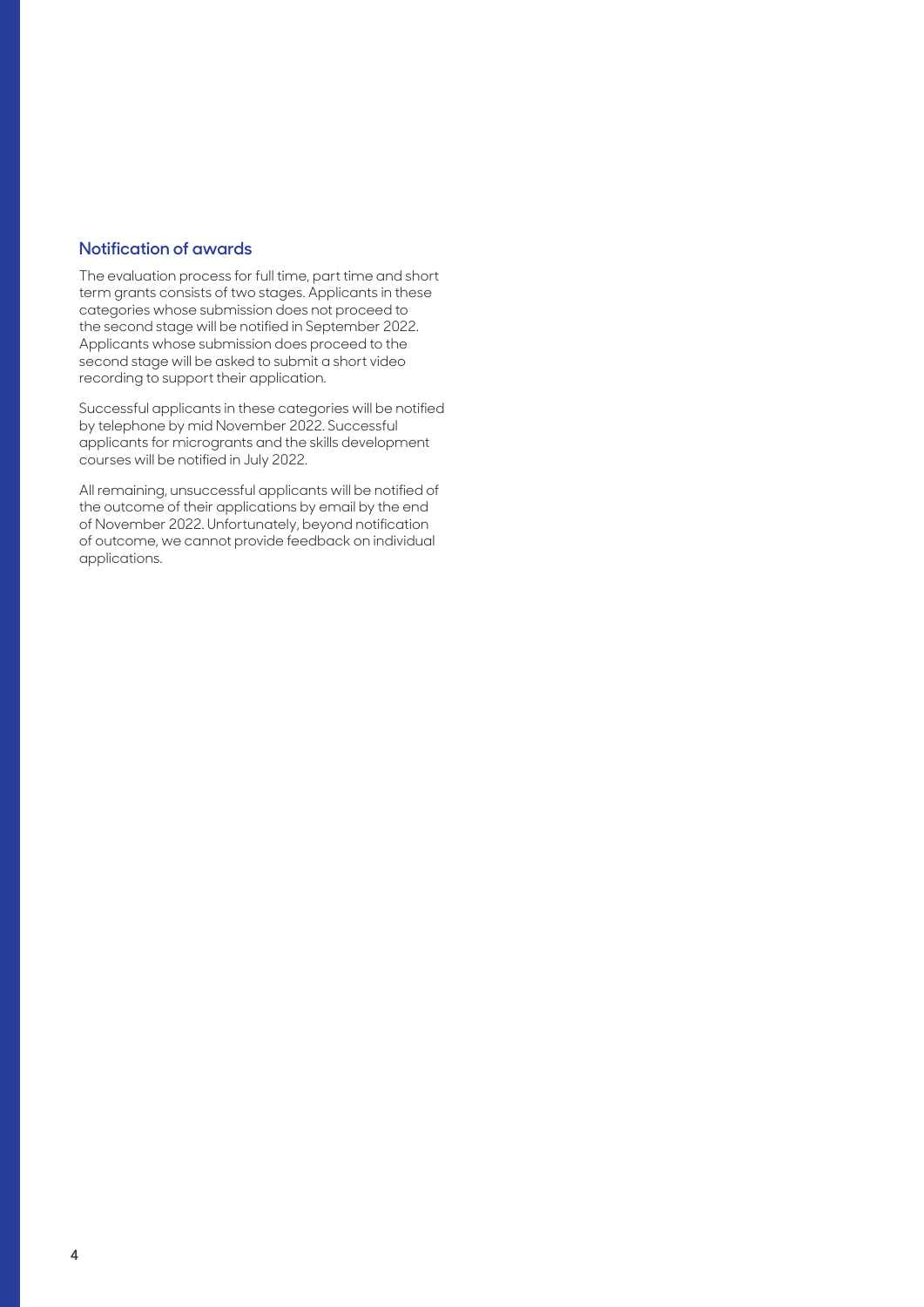### Conditions for successful recipients

#### **Grant period**

For full time and part time grants, the expectation is that the grant period will be 12 months from the date of commencement as specified by the applicant in their application. Under exceptional circumstances, Avant may, at its sole discretion, extend the grant period to a maximum of two years.

For short term grants, the expectation is that the grant period will be one to 12 months from the date of commencement as specified by the applicant in their application. Under exceptional circumstances, Avant may, at its sole discretion, extend the scholarship period to a maximum of two years.

For microgrants, the expectation is that the grant period will be one to six months from the date of commencement as specified by the applicant in their application. Under exceptional circumstances, Avant may, at its sole discretion, extend the microgrant period to a maximum of one year.

For the skills development program the expectation is that the enrollment period will be no more than 12 months from the date of commencement as specified by Avant.

#### **Funding Agreement**

Before receiving the grant, all grant recipients will be required to execute a Funding Agreement, in a form determined by Avant.

#### **Employment restrictions**

Full time grants – the recipient will not be able to work full time while undertaking their research. They will be allowed to do locum clinical work (such as emergency department shifts) or tutoring/teaching.

For all other awards there are no work restrictions.

#### **Evidence of approvals**

Where applicable, evidence of ethics committee approval must be supplied. Ethics approval must be secured within six months of award of grant and the grant period cannot commence until approval is supplied.

In the case where ethics approval is not required, Avant must receive documentary evidence confirming that the proposed research does not require ethics approval as outlined in the National Health and Medical Research Guidelines, Ethical Considerations in Quality Assurance and Evaluation Activities.

#### **Receipt of other grants or scholarships**

Avant must receive information on existing research grants awarded to the grant recipient.

If any other grants or scholarships are received during the grant period, Avant must be notified within one month.

#### **Payment of Avant grants**

To be eligible for payment, grant recipients must undertake the research project as approved by Avant, and within the period approved by Avant, for the purposes of the award.

Full time and part time grants will be paid in three instalments (50% upon commencement, 25% midway through the scholarship period and 25% upon completion).

All other grants will be paid in two instalments (50% upon commencement, 50% upon completion).

Payments are subject to satisfactory progress and continued compliance with these terms and conditions, including the reporting milestone requirements that are mutually agreed by the recipient and Avant. Satisfactory progress is defined as having adhered to the research timeline provided in the recipient's application.

Payments will be made by direct deposit into the recipient's nominated Australian bank account. To facilitate this payment, recipients will be required to supply their nominated bank account details and to confirm their research start date by the end of February 2023.

Payments can only be made to a third party such as a research institute or university when written authorisation is provided by the successful recipient. Should the research institute or university invoice Avant there is no GST component applicable.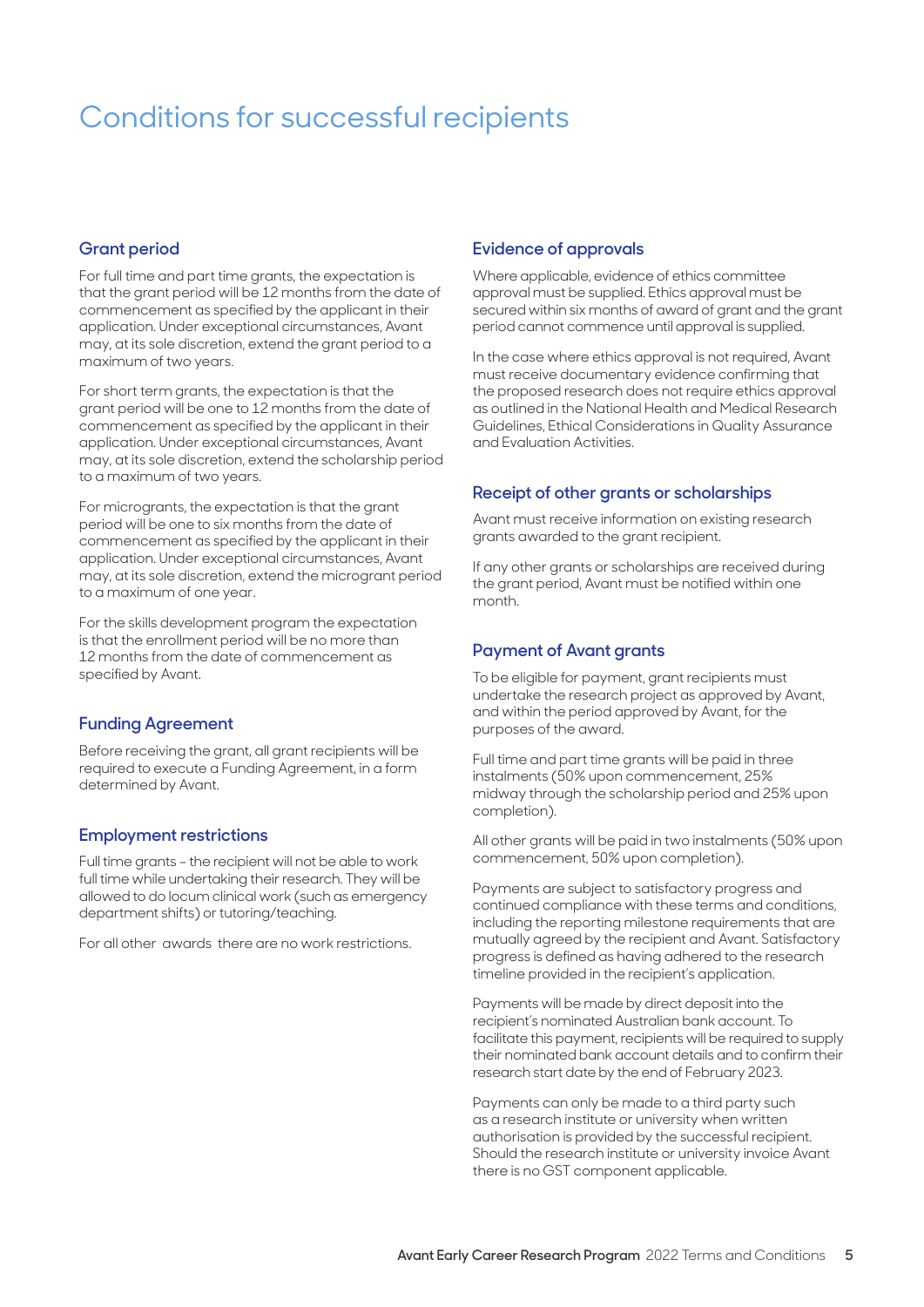#### **Repayment of Avant scholarships or grants**

Awards must be repaid in full within four weeks of being notified if the grant recipient:

- **•** receives payment made in error or an overpayment;
- **•** was ineligible to apply for the grant;
- **•** received an offer of a grant in error;
- **•** is found guilty of professional misconduct by the Medical Board of Australia;
- **•** is subject to disciplinary procedures with their university;
- **•** causes reputational harm to Avant in any form;
- **•** abandons or fails to complete their research within a two-year period commencing on the date the grant is first awarded, unless there is pre-arranged approval to extend beyond that timeframe; or
- **•** breaches any of the terms and conditions stated herein or otherwise advised by Avant.

The award of a grant is based on information provided by the applicant to Avant. An award may be withdrawn at any stage if incorrect information was provided or relevant information was withheld during the application process. If any part of an application is found to have been made fraudulently, immediate and full repayment will be required.

Grant recipients must hold a professional indemnity insurance policy with Avant Insurance Limited under the Practitioner, Intern, Resident Medical Officer or Doctor in Training category of practice. If a recipient fails to hold a policy at any time throughout the scholarship period, Avant may require the recipient to immediately repay all amounts already received. Recipients must immediately comply with such a request and will also be ineligible to receive any further payments.

#### **Changes in timeline or scope**

#### **Timeline**

If there is a substantive change to the research timeline that would require the grant period to be extended, the recipient must immediately notify Avant in writing, qualifying the reasons for the additional time needed and seeking written approval to extend the grant period.

Avant may, at its sole discretion, elect to continue to pay grant instalments or cease to fund the remainder of the grant. If the grant recipient fails to notify Avant of a substantive change in the research timeline, we may require the recipient to repay the scholarship in full.

#### Scope

If there is a substantive change to the research scope during the grant period, the recipient must immediately report the proposed change to Avant in writing. Avant may, at its sole discretion elect to continue to pay grant instalments or cease to fund the remainder of the grant.

If the grant recipient fails to notify Avant of a substantive change in the research scope, Avant may require the grant recipient to repay the grant in full.

#### **Reporting requirements**

Grant recipients must provide formal progress reports every six months, or as otherwise determined by Avant throughout the grant period, in the form required by Avant.

These must be accompanied by a statement of progress from the research supervisor.

Request for extensions to the grant period must be formally made in the form required by Avant. Where the grant period is extended, Avant, at its sole discretion, may request additional reports.

Recipients will take all action required to enable Avant to publish these reports, or extracts from them, in any Avant materials or publications (including on the Avant website).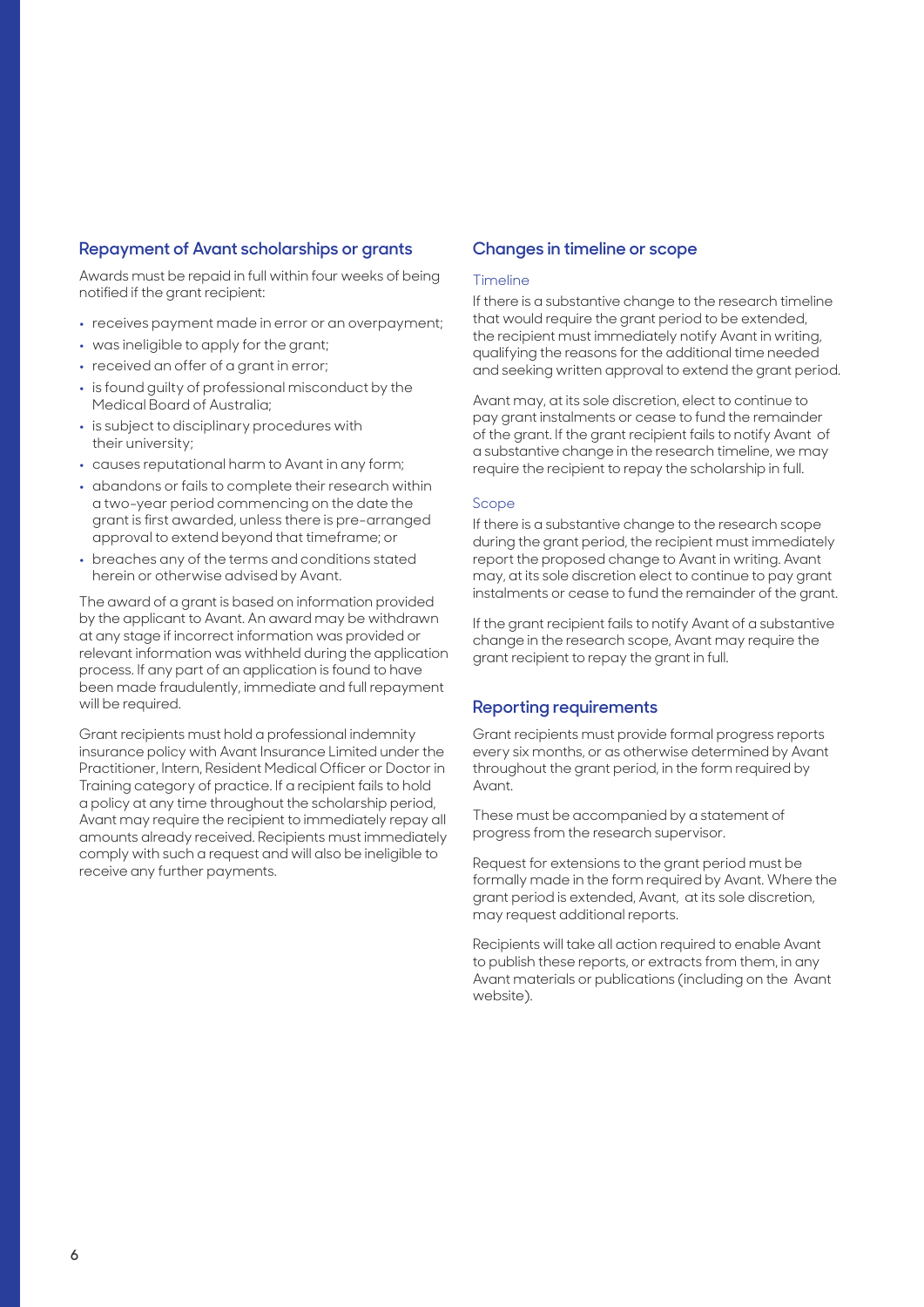#### **Promotion and media**

Recipients will, if required, work with Avant's editorial team to enable Avant to publish the results or progress of their research in relevant publications in Australia.

All reports, articles, publications, relevant correspondence, and materials relating to the research and/or findings pertaining to the subject of the funded research must prominently state that the work has been supported by the Avant Early Career Research Program.

Upon request, recipients must present their findings at a Avant event.

If a recipient wishes to submit an article for publication reporting on the research and/or findings of their research, Avant must receive a copy of the final manuscript before publication.

Recipients agree, at Avant's request, to participate in any and all promotional activity (such as publicity and photography), and consent to Avant using their name, likeness, image and/or voice (including photograph, film and/or recording of the same) in any media for an unlimited period without remuneration for the purpose of promoting the Avant Early Career Research Program now or in the future.

#### **Intellectual property**

Avant acknowledges that intellectual property resulting from funded research may belong to the administering institution. If the intellectual property resulting from the award does not belong to the administering institution, it will be the joint property of Avant and the grant recipient.

If the intellectual property does belong to the administering institution, grant recipients must:

- **•** notify Avant of any patentable discoveries, inventions, processes or improvements arising from the research;
- **•** disclose any revenue derived from any commercial exploitation of material or results arising from the research; and
- **•** acknowledge Avant in all commercial activities arising from the use of material or results arising from the research.

#### **Privacy**

Applications remain the property of Avant. Details from applications may be collected and used for the purposes of conducting the Avant Early Career Research Program (which may include disclosure to third parties for assessment and verification purposes) and, in the case of recipients, for the purposes of promotion of the Avant Early Career Research Program and similar Avant programs in subsequent years.

By submitting an application, applicants consent to the use of their information as described. Applicants may access, change, and/or update their personal information by contacting Avant on 1800 128 268. Applicants can obtain a copy of Avant's privacy policy from **[avant.org.au/Privacy-Policy](http://avant.org.au/Privacy-Policy)**